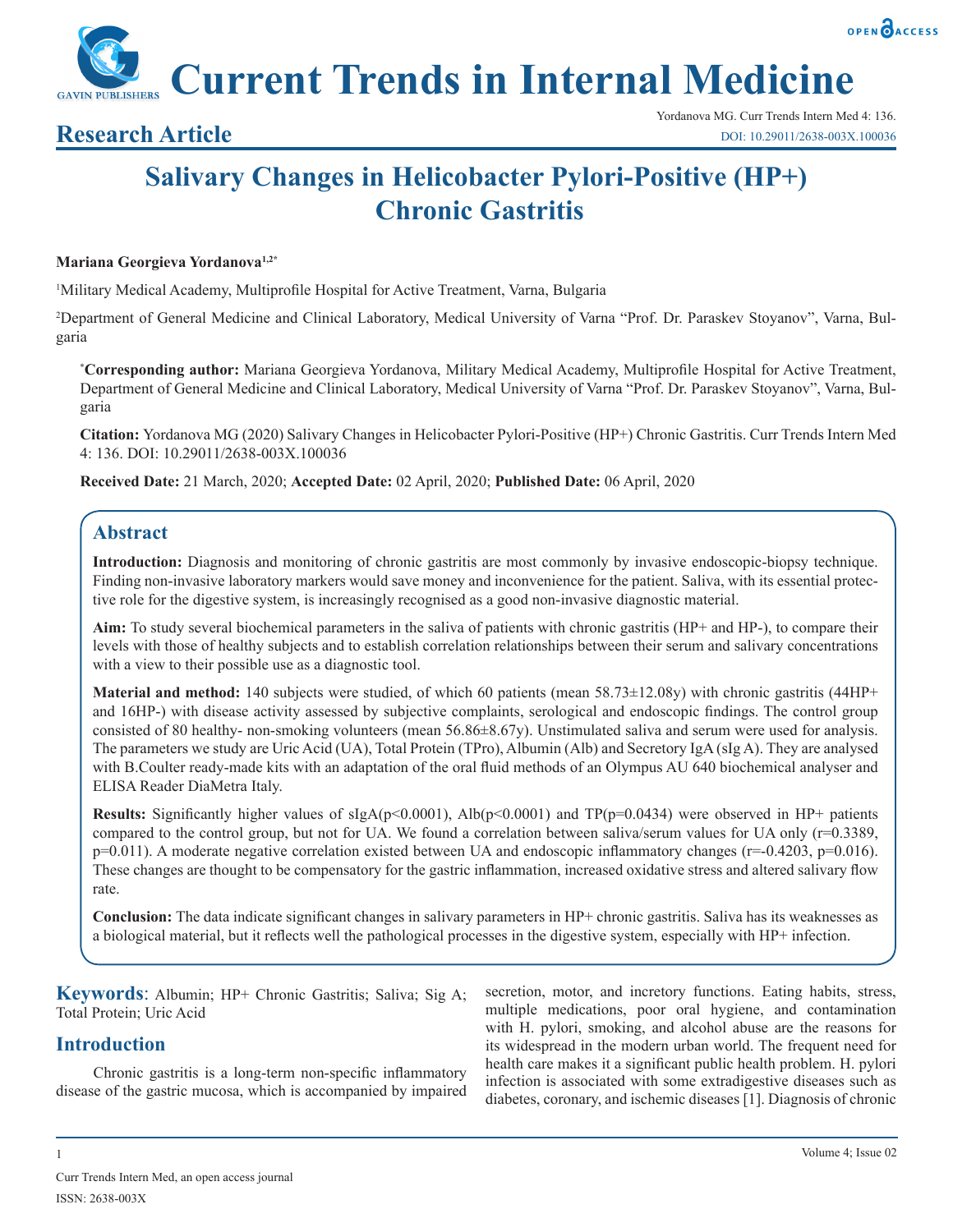gastritis is based mainly on invasive endoscopic methods. Because of the unpleasant procedure and fear, patients often underestimate their complaints and condition. The mucosa covering the lumen of the digestive system is a barrier with a mechanical and protective role against hydrochloric acid, proteolytic enzymes, and antigenic structures (food antigens, antigens of comorbid or pathological microorganisms) in the gastrointestinal tract [2]. The colonization of the stomach by H. pylori causes permanent inflammation of the gastric wall, triggering a series of immunological reactions of the host. The oral cavity makes constant contact with the external environment and is closely linked to the entire digestive tract. Saliva is the first fluid that comes into direct contact with food, beverages, bacteria, chemicals, and volatiles and is a major protector of the digestive system. Impairment in oral homeostasis is a major cause of many systemic infections [3].

The saliva is a fluid, viscous fluid produced by three pairs of salivary glands (parotid, submandibular, and sublingual glands) and numerous smaller glands located in the oral cavity [4]. It is a complex system containing 99% water and 1% various low molecular weight substances, enzymes, hormones, antibodies, antimicrobials, and growth factors [5,6]. Some are synthesised locally by the salivary glands, while others are transported from the bloodstream by diffusion processes, active transport, or ultrafiltration. The saliva is a mirror of the functional, metabolic, hormonal and emotional state of the body [5].

The oral cavity is "peacefully" inhabited by a huge number of different microorganisms, many of them being a natural and healthy component supporting oral homeostasis. Saliva, with its various constituents, directly and indirectly, affect oral bacteria [7]. A humid environment with a relatively constant temperature (from 34 to 36 ° C) and a pH near the neutral point are favourable conditions for the growth of a wide variety of microorganisms. The antimicrobial activity of the saliva, provided by a variety of proteins and peptides (mucins, lactoferrin, lysozyme, lactoperoxidase, staterin, histatin, and secretory immunoglobulin A), maintain in a symbiotic state the host-microflora relationship and counteract the pathogens [7].

Variation in salivary secretion and composition has been observed under various physiological stimuli and a number of oral and systemic pathological conditions. Oral fluid (OT) testing is becoming increasingly important as an opportunity to avoid unpleasant and risky manipulations, such as endoscopy, biopsy, in the follow-up of relapse and remission. Its easy, noninvasive extraction with a patient-friendly procedure makes it an increasingly preferred biological material.

**Aim:** To study several biochemical parameters in the saliva of patients with chronic gastritis (HP+ and HP-), to compare their levels with those of healthy subjects and to establish correlation relationships between their serum and salivary concentrations with a view to their possible use as da diagnostic tool.

#### **Material and Method**

The patient group included 60 people with chronic gastritis at an average age of 57.93±12.08 (range 30-78) years admitted to the Gastroenterology Unit of Military Hospital - Varna with pain and dyspeptic syndrome. The Control Group (CG) consists of 80 healthy, non-smoking volunteers who undergo routine annual prophylactic examinations. Mean age of CG was 56.86±8.67 (range 30-72) years. All participants in the study signed informed consent and passed general dental status. The study was approved by the local ethics committee (Minutes No 64/13.07.2017). Patients were selected according to the following inclusion criteria: disease activity, including subjective complaints, endoscopically confirmed chronic gastritis and HP infection. Exclusion criteria are the presence of a malignant complication and/or recent surgery. Patients who had oral inflammation or had undergone dental surgery within 48-72 hours before the study were not included in this study. Both groups were determined laboratory parameters, including CRP as a marker of inflammation. Venous blood is taken according to a standard preanalytical procedure. The blood serum was removed by centrifugation for 10 minutes at 3500 rpm. We study serum levels of antibodies to H. pylori (IgG) (LIAISON®DiaSorin), and confirm the infection with a fecal qualitative HP antigen test. In serum, Uric Acid (UA), Total Protein (TP), Albumin (Alb) and IgA are determined. We apply routine, standardised laboratory methods for measuring serum parameters analysed with an Olympus AU 640 biochemical analyser. The oral fluid is collected in the morning from 8 to 10 o'clock, in special graduated sterile conicalbottomed containers, by passively repeatedly removing the saliva collected in the mouth. 2-3 ml was obtained within 5 minutes. For reliable results, patients were instructed to comply with the following conditions: More than 30 minutes elapsed since the last meal, drink (coffee and other tonic drinks), chewing gum or the latter brushing teeth with paste and brush. Five minutes before the test, the mouth was rinsed twice for 10 seconds with saline or mineral water.

#### **Material processing**

The material is quickly processed within 30-60 minutes. The hypotonic nature of the saliva and the presence of healthy microflora lead to lytic processes of many biomolecules. On the graduated scale of the container, we count the amount of saliva collected. We centrifuge the biological samples at 3000 rpm for 10 minutes. The supernatant was carefully pipetted and aliquoted into Eppendorf type micro containers. They are stored at -20 <sup>º</sup> C until salivary parameters are determined. UA, TP and Alb are determined by Beckman Coulter kits (Olympus AU 640), with an adaptation of the oral fluid method. Secretory IgA was determined using a DiaMetra kit (ELISA Strip Reader, Italy).

#### **Methods used**

Salivary protein and albumin values are too low compared to serum, which requires the use of sensitive methods to determine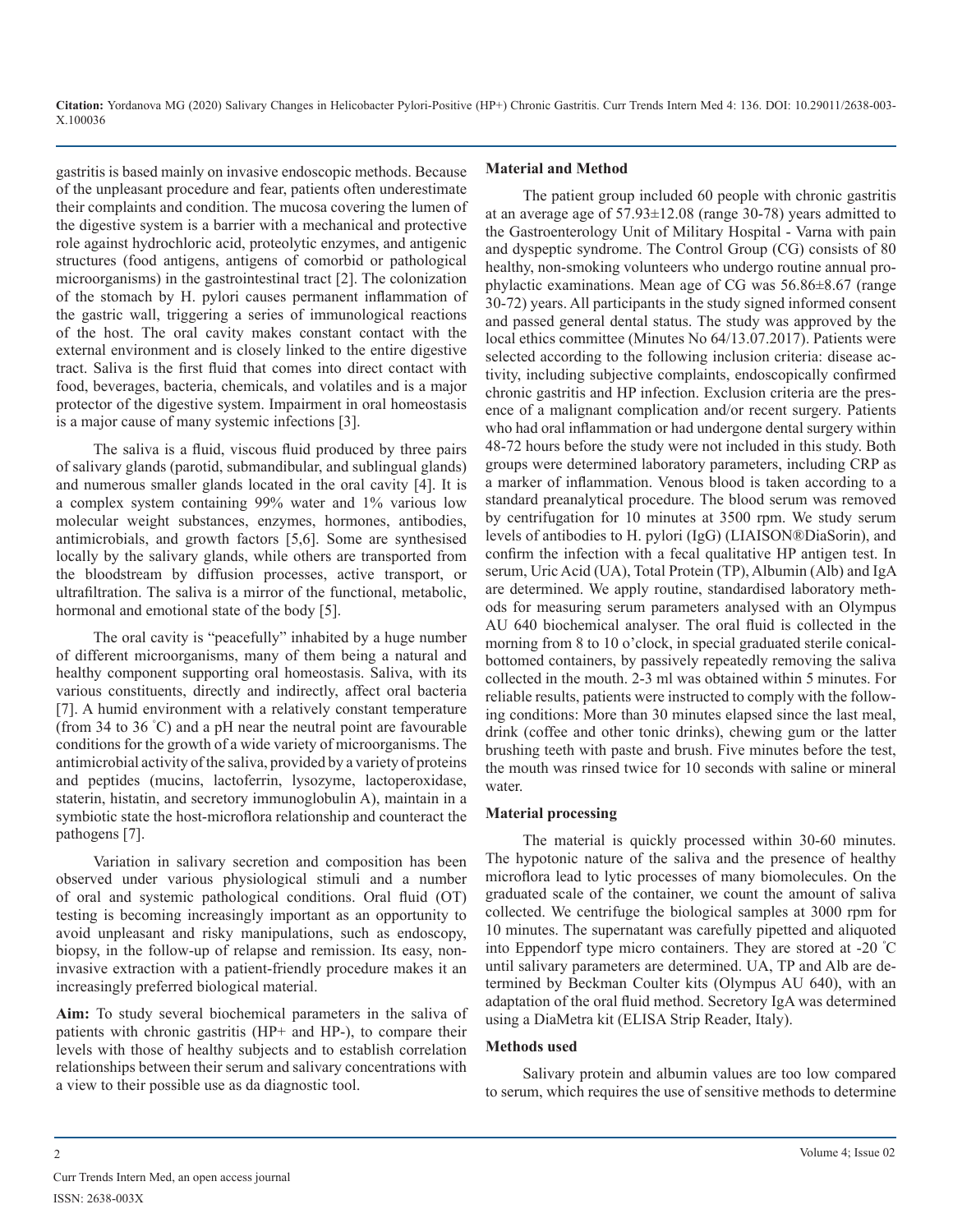them. For salivary protein analysis, we apply the dye pyrogallol red, which alters its spectral absorption upon protein binding. Read spectrophotometrically at 570  $\lambda$ . This method is sensitive in the low protein concentration range  $\leq 3.0$  g/L. The salivary values of albumin are 100 to 1000 times smaller than serum levels. To determine it, we use an immunological turbidimetric test for microalbumin. UА was tested by enzymatic c colourimetric method (Uricase-POD-PAP method) using a B. Coulter kit on an Olympus AU 640. For the purpose of calibration, we have created a series of calibrators with an appropriate matrix (Artificial saliva for medical and dental research) with the addition of certified standard solutions (TP 1.0 g/dL, Alb 0.2 g/dL, UA 8 mg/dL). The concentration of total SIgA in each sample was determined by immunosorbent assay (ELISA). Samples were diluted 1: 1000 with appropriate buffer before being added to the microplate. The wells of the plate are coated with monoclonal anti-IgA (alpha-chain specific, DiaMetra Italy). The second polyclonal antibody is conjugated to peroxidase. After incubation, the solid-phase bound free antibodies were

separated by washing. Hydroperoxide  $(H_2O_2)$  and TMB were used as the substrate of the enzyme-linked immune reaction, resulting in a blue colour reaction and the colour-changing to yellow after the addition of Stop solution. The colour intensity is proportional to the concentration of sIgA in the sample.

### **Statistical Methods**

Data analysis was performed using Graph Pad Prism v software. 6.0 using standard statistical methods (descriptive statistics, nonparametric T-test for mean comparison, analysis of variance and Spearman correlation analysis). Biochemical parametric data were presented as mean and standard deviation (mean±SD). Statistical significance was indicated at  $p \leq 0.05$ .

#### **Results and Discussion**

The patient group is divided into two subgroups depending on whether they have shown antibodies and antigen for Helicobacter pylori (Table 1).

| persons studied                          | Man $(N)$         | Woman $(N)$       | Total $(N)$              |
|------------------------------------------|-------------------|-------------------|--------------------------|
| <b>HP Positive</b>                       | 26                | 18                | 44                       |
| $Age(mean \pm SD)$                       | $55.22 \pm 11.86$ | $58.0 \pm 12.77$  | $56.35 \pm 12.14$        |
| <b>HP</b> Negative<br>$Age(mean \pm SD)$ | $63.55 \pm 10.88$ | $58.0 \pm 12.23$  | i 6<br>$63.77 \pm 10.05$ |
| <b>Total patients group</b>              | 37                | 23                | 60                       |
| $Age(mean \pm SD)$                       | $57.91 \pm 12.13$ | $57.95 \pm 12.31$ | $57.93 \pm 12.08$        |
| Control group                            | 40                | 40                | 80                       |
| $Age(mean \pm SD)$                       | $58.2 \pm 8.52$   | $55.52 \pm 8.77$  | $56.86 \pm 8.67$         |

**Table 1:** Demographics of the study groups.

According to the endoscopic characteristics of inflammatory changes and the topographic spread in the gastroduodenal mucosa, patients are allocated as follows (Table 2):

| <b>Endoscopic Dx</b>   | Regional $(n=29)$ | Diffuse $(n=31)$ |
|------------------------|-------------------|------------------|
| Erythematous gastritis |                   |                  |
| Erosive gastritis      |                   |                  |
| Atrophic gastritis     |                   |                  |

**Table 2:** Endoscopic characteristics of change in the gastroduodenal mucosae of the total patient group study.

The parameters studied in saliva and serum are given in Table 3 and Table 4.

| <b>Parameters</b>    | $HP+$             | HP-               | Control group     |               |
|----------------------|-------------------|-------------------|-------------------|---------------|
| Uric acid $[umol/L]$ | $210.6 \pm 56.68$ | $219.8 \pm 58.45$ | $222.9 \pm 36.8$  | 0.4166        |
| Total protein [mg/L] | $891.0 \pm 354.7$ | 788.8±237.6       | $725.0 \pm 393.6$ | 0.0434        |
| Albumin $[mg/L]$     | $89.69\pm 62.92$  | $67.56 \pm 25.21$ | $50.83 \pm 19.87$ | $\leq 0.0001$ |
| slgA[g/L]            | 139.9±33.24       | $98.33 \pm 18.44$ | $108.3 \pm 47.69$ | < 0.0001      |

**Table 3:** Salivary parameter values in patient HP +, HP- and control groups.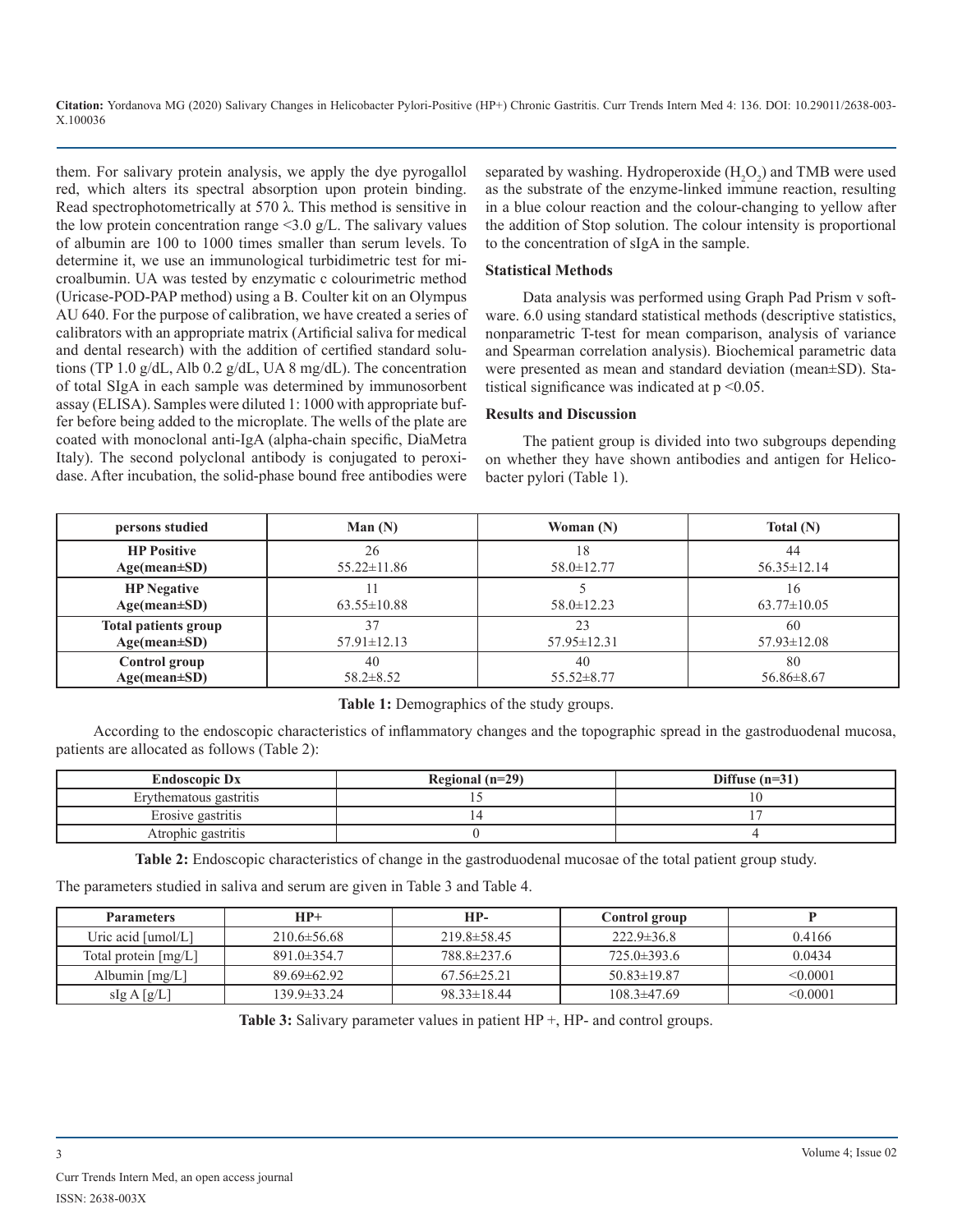| <b>Parameters</b>          | $HP+$             | HP-                | Control group      |       |
|----------------------------|-------------------|--------------------|--------------------|-------|
| Uric acid $[umol/L]$       | $374.41\pm93.19$  | $336.94 \pm 81.72$ | $342.82 \pm 73.56$ | ns    |
| Total protein $[mg/L]$     | $70.40 \pm 7.10$  | $72.22 \pm 4.35$   | $72.51 \pm 8.68$   | ns    |
| Albumin $[mg/L]$           | $43.77\pm 6.20$   | $45.33 \pm 4.20$   | $46.56 \pm 4.26$   | ns    |
| $\lg A \left[ g/L \right]$ | $2.62 \pm 1.31$   | $1.97 \pm 0.77$    | $1.85 \pm 0.80$    | 0.003 |
| $CRP$ [mg/L]               | $18.64 \pm 14.95$ | $5.71 \pm 9.36$    | $2.38 \pm 1.59$    | 0.001 |

**Table 4:** Serum parameter levels in patient HP +, HP- and control groups.

The composition of the elements in the saliva can vary within quite wide limits depending on age, health, diet and bad habits (smoking, drugs, alcohol) [8]. The mucosal defense is accomplished through non-immune mechanisms (epithelial barrier integrity, commensal microorganisms, secretory activity, etc.) and immune defense factors implemented by the mucosal immune system (MALT). Secretory immunoglobulin A is a component of the adaptive immune system and works alongside other congenital mucosal protective factors (α-amylase, lactoferrin and lysozyme) [9]. Helicobacter pylori infects the gastrointestinal tract and is highly adapted to adverse environmental conditions. Integrating into the mucous layer covering the gastric epithelium, it results in cell-mediated immunity with inflammatory infiltrate of neutrophils, lymphocytes, plasma cells, macrophages and eosinophils in the gastric mucosa [9]. Despite Stimulated Local and Systemic Inflammation with the production of IgA antibodies, the host immune response is ineffective. The infection persists and chronicles [10,11].

Secretory IgA (S-IgA) is the predominant form of antibody that mediates specific immunological protection of mucosal surfaces. There are two forms of IgA - IgA1 (90%) and IgA2 (10%), which differ in structure. IgA1 is detected in serum and is a product of Bcell synthesis in the bone marrow. IgA2 is a product of B cells located in the mucosa and is a representative of the functioning mucosal immune system. Saliva contains approximately 60% of IgA1 in adults [12,13].

 In our study, the HP + patient group showed significantly elevated mean sIgA values compared to HP and CG (Table 3). Similarly, elevated serum concentrations were observed for serum IgA (Table 4, Figure 1A, B). In the analysis performed between serum Ig A levels and salivary sIgA, we found no significant correlation (Table 5). Increased levels of sIgA in saliva may be due to its role in reducing bacterial density and protecting the gastric mucosa. Studies have shown that locally produced antibodies, especially IgA [14], can block H. pylori infection. sIgA prevents bacterial colonisation and adhesion and enhances bacterial opsonisation [10]. HP infection probably involves a number of adaptive oral immune mechanisms of the host to counteract the pathogenic microorganism. The secretory level of IgA also directly increases with age, even in healthy individuals [15]. The average age of the HP- group (although small) is highest, but the mean sIgA values are lowest compared to HP+ and CG. The classified as HP- are caused by medication (gastritis type C) or other comorbidities with ischemic changes in the GET. B-blockers, diuretics, antibiotics, NSAIDs, antiarrhythmics act on salivary flow and secretion, which may explain the lower values. To better assess the secretion of salivary immunoglobulin A, the HP- group should be expanded.



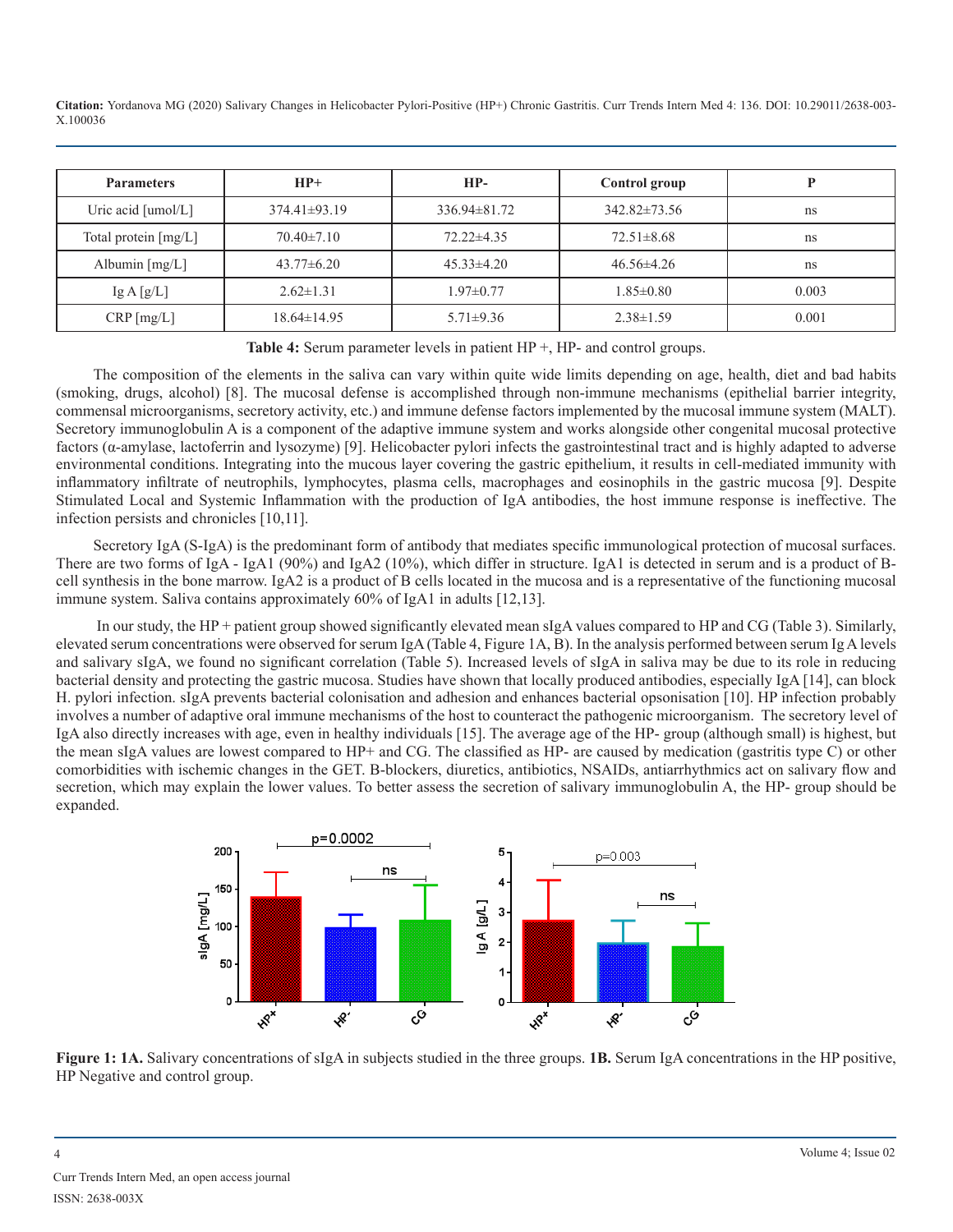| <b>Parameters</b> | Saliva r   | p      | Serum r    | р  |
|-------------------|------------|--------|------------|----|
| TP saliva/serum   | 0.09266    | ns     | $-0.02138$ | ns |
| sIgA saliva/serum | $-0.04853$ | ns     | $-0.1569$  | ns |
| Alb saliva/serum  | 0.1777     | ns     | $-0.06139$ | ns |
| UA saliva/serum   | 0.3389     | 0.0106 | 0.01374    | ns |

**Table 5:** Correlation relationships between parameters in unstimulated saliva and serum of the total patient and control group.

In their study, Necil Kutukculer, et al. [16] suggested that deficiency and reduced local defense mechanisms predispose to HP infection in children. The concentrations of sIgA and SC component in the saliva and gastric fluid of patients with HP infection show no significant difference compared to children who have no organic disease and HP infection. In this aspect, our study has the drawback of not measuring the level of sIgA in gastric juice. The data will give a full idea of the involvement of saliva and ora.l homeostasis in immune-inflammatory mechanisms and changes in the gastric mucosa [17].

The potential role of H. pylori in the pathogenesis of several oral diseases, such as recurrent aphthous stomatitis and periodontal disease, as well as squamous cell carcinoma, burning mouth syndrome and halitosis, has been demonstrated. The establishment of a bacterium in dental plaque and saliva appears as a reservoir for infection / reinfection of the stomach [17]. H. pylori infection has also been reported to be correlated with several systemic disorders such as dyslipidemia, hyperglycaemia and various cardiovascular diseases [18].

Total protein is a vital component of saliva. It is responsible for most of its functions such as lubrication, physical protection, cleaning, buffering, maintenance of tooth integrity, taste and digestion, and antibacterial activity. The major factors affecting the concentration of protein in saliva the are the rate of salivary flow, the secretion of the protein from the glands and the crevicular fluid [19]. The proteins originating in the salivary glands in the oral fluid are about 300, but their relative share in the protein component is approximately 83% (enzymes, mucins, cystatins, etc.). Dyspepsia and pain are leading syndromes in chronic gastritis activity and may affect salivary flow along the pathway of the sympathetic nervous system. As a result, mostly smaller amounts of protein, mucin and enzyme-rich saliva are excreted [20]. Xerostomia is a common symptom in patients with chronic gastritis because of the effect of medicines used to treat it. (Butylscopolamine, antibiotics, drotaverine hydrochloride, Omaprasol). Our study showed higher salivary protein values in the HP+ patient group and was statistically significant compared to CG (Table 3). While no such dependence has been observed between the HP- group and CG. No statistically significant difference was found in the values of serum TP levels. This increase in salivary protein is likely to indicate local glandular secretion of proteins involved in

nonspecific immune defense in response to the host [19]. We found no correlation between salivary and serum protein levels in both the patient group and the control group.

Albumin is a carrier for molecules with low water solubility (lipids, hormones, unconjugated bilirubin) and maintains colloidosmotic pressure. It represents more than 50% of all plasma proteins [21-22]. The factors that regulate albumin synthesis are nutrition, hormonal balance and osmotic pressure [21]. Albumin is an antioxidant protein and is found to be a minor component in whole saliva. It is considered as serum ultrafiltrate and can be used for the overall evaluation of oral mucosa function. Albumin is generally considered a reliable marker of mucositis or inflammation [23- 24]. Therefore, a general dental examination was performed when selecting the control group and patients to rule out active local inflammation. The groups are in the age range of 30-78 years, and naturally, the tooth status changes over the years [25]. The tooths is reduced, which is corrected by bridges and partial dentures. A number of studies indicate an increase in salivary albumin with age. An increase was also observed in immunosuppression, diabetes and radiation therapy due to increased permeability of the basement membrane. In the  $HP +$  patient group, we observed a statistically significant increase in albumin compared to the HPand CG groups (Figures 2,3).



**Figure 2:** The albumin values of HP positive, HP Negative and control group.



**Figure 3:** Values of the inflammatory marker CRP in serum of HP positive, HP Negative and control group.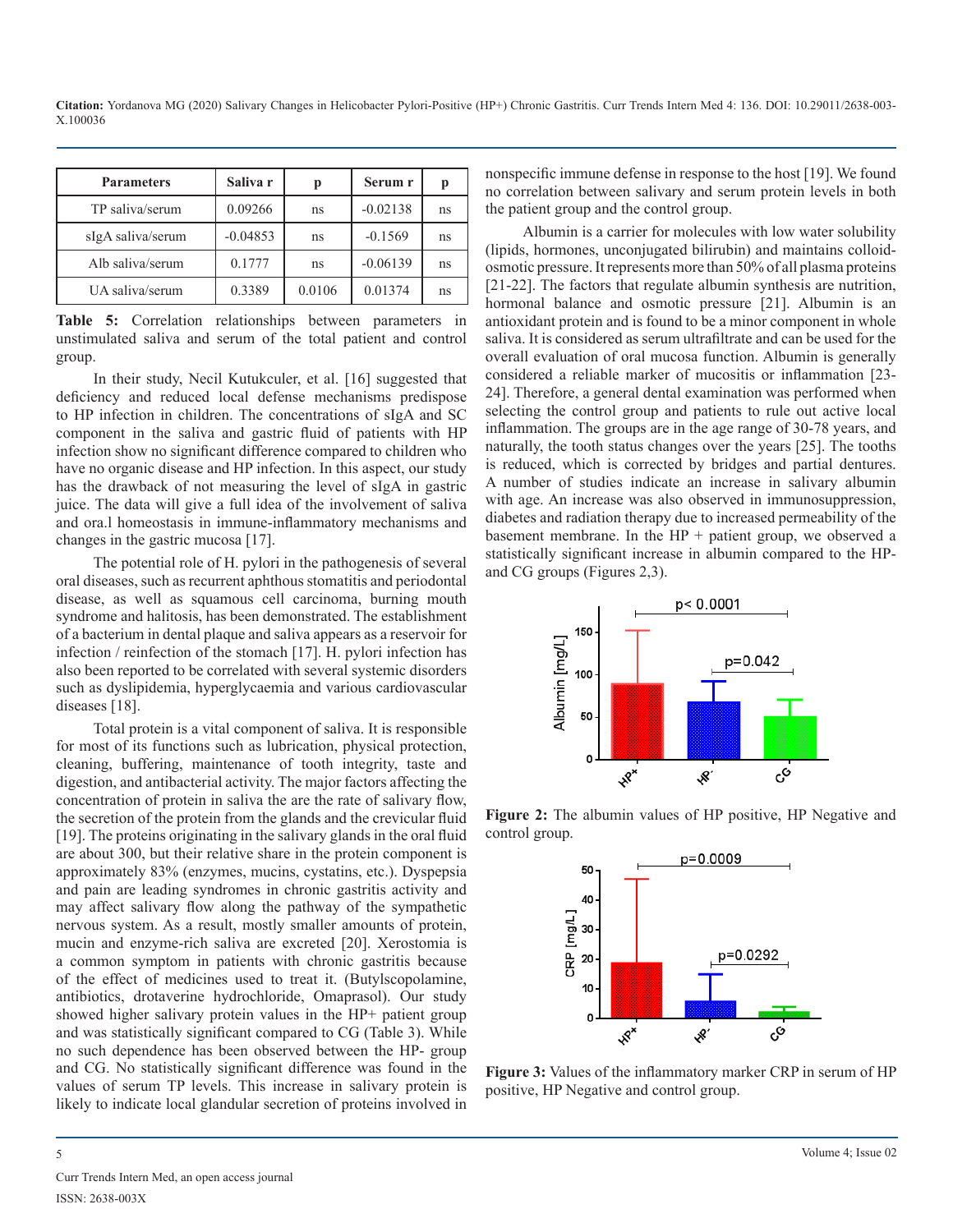The study of CRP as an inflammatory marker showed statistically significant high values in the HP+ group compared to HP- and CG. A similar relationship is observed between HP- and SG. Although the acute-phase protein is not specific and sensitive to chronic gastritis, a large range of reactivity is observed in HP+ patients (1.6-112 mg/l). We made a comparative analysis of CRP values with salivary and serum levels of the studied parameters. We found a slightly negative correlation with albuminin serum  $(r=-0.2283, p=ns)$  and saliva  $(r=-0.2319, p=ns)$  and with total protein, there was a moderate correlation in saliva (r=-0.3282,  $p=0.0154$ ) and less in serum ( $r=-0.2491$ ,  $p=ns$ ). The inflammatory process alters the secretion a number of proteins in the liver and their distribution in the body. Albumin is a reverse-phase protein. Apparently, the inflammatory process, local oxidative stress, and variations in the filtration of albumin through the salivary gland capillaries explain the observed results, regardless of higher levels of salivary albumin [25] (Tables 6,7).

| <b>CRP</b> vs. TP | CRP vs. IgA | <b>CRP</b> vs. UA | <b>CRP</b> vs. Alb |
|-------------------|-------------|-------------------|--------------------|
| $r = -0.2491$     | $r=0.1012$  | $r = -0.02183$    | $r = -0.2283$      |
| $p=0.0693$        | $p=0.4667$  | $p=0.8755$        | $p=0.0968$         |

**Table 6:** Correlation between the inflammatory marker CRP and the serum parameters tested.

| <b>CRP</b> vs. UA<br>saliva | <b>CRP</b> vs. TP<br>saliva | CRP vs.Alb.<br>saliva | CRP vs. sIG A |
|-----------------------------|-----------------------------|-----------------------|---------------|
| $r=0.007703$                | $r = -0.3282$               | $r = -0.2319$         | $r = -0.1979$ |
| $p=0.9559$                  | $p=0.0154$                  | $p=0.0915$            | $p=0.1515$    |

**Table 7:** Correlation between the inflammatory marker CRP and the salivary parameters tested.

Oxidative stress plays an essential role in the pathogenesis of chronic inflammation and degenerative changes in gastric mucosa caused by HP. Uric acid is a non-enzymatic antioxidant (AOC) that neutralises free radicals and is a metal ion chelator [26]. It is a product derived from the oxidation of xanthine and hypoxanthine by the reductase of xanthine oxide [27]. About 70-80% of the AOC in the saliva is due to the action of UA. Its elevated values are associated with risk of cardiovascular disease, diabetes mellitus [28], metabolic syndrome [29], malignant neoplasms [30]. This may be partly explained by the pro-oxidants and pro-inflammatory properties of UA. Lyngdoh T, et al. documents the stimulating role of UA in the secretion of inflammatory cytokines produced by mononuclear cells such as TNF-α, IL-1b, and IL-6 [31]. In our study, no statistically significant difference was observed between the study groups, although the values in the HP+ patient group were the lowest. Probably, as an adaptive mechanism, its rise may be noted to cope with the occurring oxidative stress in the GET. Another explanation is probably the different disease duration, topography, and inflammatory activity. Our patients have recurrent complaints with an average duration of about 2.9 years (range 1-10 years). Some authors have found a good correlation

between serum and salivary uric acid levels, especially in patients with gout. Based on these results, they suggest the use of UA levels in monitoring its treatment [32]. Fawaz Pullishery, et al. (2015) did not find any similar dependence in the study [33]. Our results showed a moderate correlation between UA saliva - serum in the patient group, whereas no similar dependence was observed in the CG group (Figure 4).



**Figure 4:** Correlation between serum and salivary uric acid levels.

Ndebi ME et al. describe an increase in serum uric acid in serum with chronic H. pylori infection. Our patient  $HP + group$ also showed higher UA values but no statistical significance [34]. The comparative analysis revealed that uric acid best correlates with the endoscopic inflammatory changes of the gastroduodenal mucosa. We observed a moderate negative correlation dependence  $(r=-0.4203, p=0.0016)$ . We attribute this to the role of oxidative stress and the onset of imbalance with the reduction of AOC in chronic course and damage of the gastric mucosa (Table 8).

| <b>Endoscopic</b><br>inflammation<br>vs. UA saliva** | <b>Endoscopic</b><br>inflammation<br>vs. TP saliva | Endoscopic<br>inflammation<br>vs. Alb. saliva | <b>Endoscopic</b><br>inflammation<br>vs. sIGA |
|------------------------------------------------------|----------------------------------------------------|-----------------------------------------------|-----------------------------------------------|
| $r = -0.4203$                                        | $r = -0.07869$                                     | $r = -0.01792$                                | $r=0.01821$                                   |
| $p=0.0016$                                           | $p=0.5717$                                         | $p=0.8977$                                    | $p=0.8960$                                    |

Table 8: Correlation between degree of endoscopic inflammatory changes and salivary parameters studied.

# **Conclusion**

Laboratory markers for the diagnosis of chronic gastritis are few and not sufficiently specific. Some indicators change as a result of the inflammatory response, clinical manifestations, and complications of their course. Helicobacter Pylori (HP) infection is the most common human infection. It is widespread worldwide, affecting over 50% of the population. HP-related illnesses, causing high morbidity and mortality, and treatment are associated with high financial costs. Saliva is an alternative biological material that is easily extracted by a non-invasive procedure. In our study, we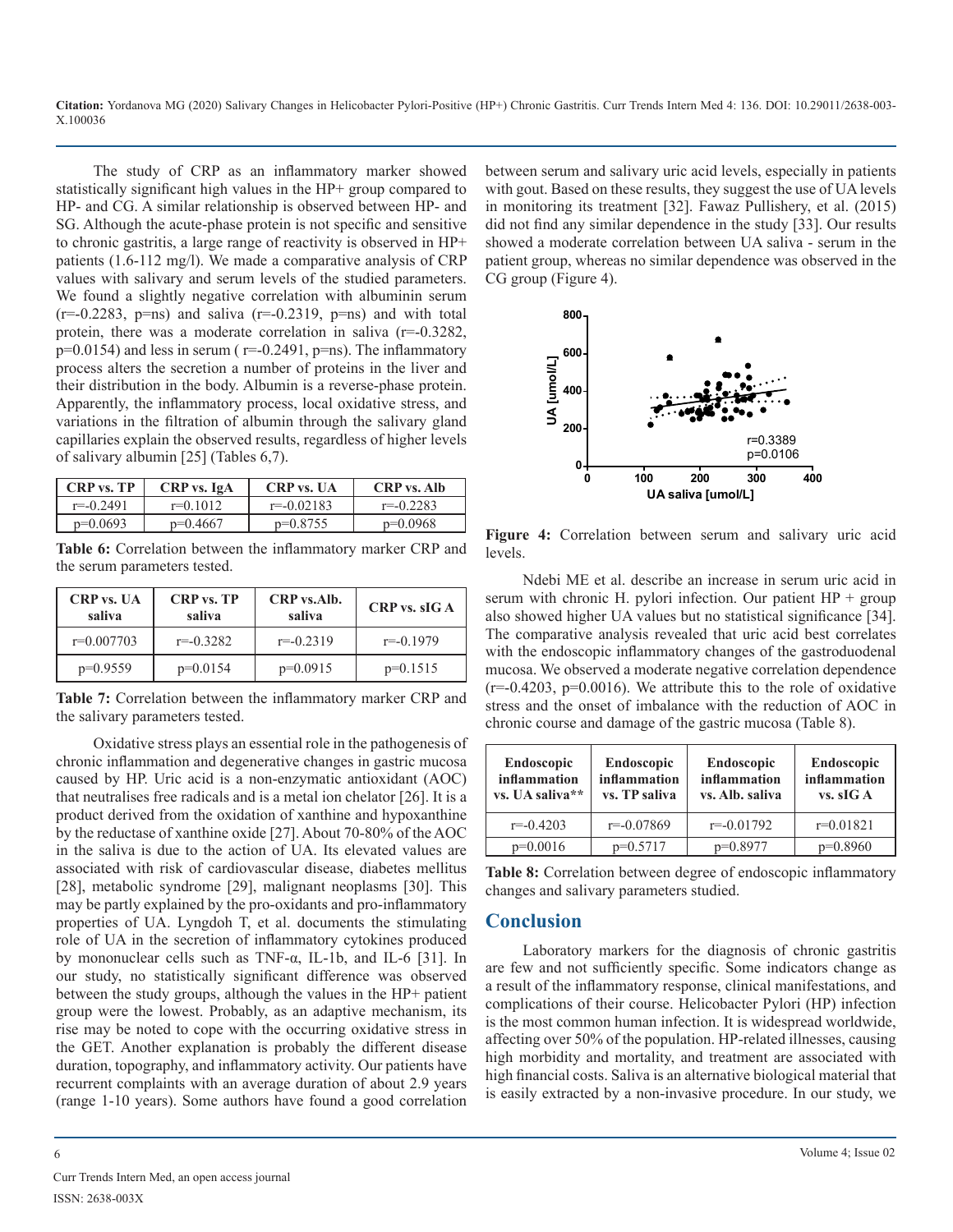found significant changes in salivary parameters in  $HP +$  chronic [gastritis. Oral diseases and impaired homeostasis in the oral cavity](https://www.ncbi.nlm.nih.gov/pubmed/7797906)  are closely associated with the penetration of pathogens and inflammation of the GET. Saliva has its weaknesses as a biological matrix. There are unresolved issues regarding the standardization [of the procedure and the methods used to examine its indicators.](https://www.ncbi.nlm.nih.gov/pubmed/20339709)  But it reflects well the pathological processes in the digestive system, especially with  $HP +$  infection, and in the future, it will find [increasing application in the diagnostic and monitoring process.](https://www.ncbi.nlm.nih.gov/pubmed/9680788)

# **Referances**

- 1. [Chung GE, Heo NJ, Park MJ, Chung SJ, Kang HY, et al. \(2013\) He](https://www.ncbi.nlm.nih.gov/pmc/articles/PMC3545230/)[licobacter pylori seropositivity in diabetic patients is associated with](https://www.ncbi.nlm.nih.gov/pmc/articles/PMC3545230/)  [microalbuminuria. World J Gastroenterol 19: 97-102.](https://www.ncbi.nlm.nih.gov/pmc/articles/PMC3545230/)
- 2. [Corfield AP \(2015\) Mucins: a biologically relevant glycan barrier in mu](https://www.ncbi.nlm.nih.gov/pubmed/24821013)[cosal protection. Biochim Biophys Acta 1850: 236-252](https://www.ncbi.nlm.nih.gov/pubmed/24821013).
- Edgar M, Dawes C, O'Mullane D (2012) Saliva and oral health fourth [edition, Published by Stephen Hancocks Limited, Little Steine, Hill](https://www.semanticscholar.org/paper/Saliva-and-oral-health-an-essential-overview-for-Edgar-Dawes/2dacd25944d8257b30f71ff4e1543323ade10c4a)  [Farm Lane, Duns Tew, OX25 6JH © Stephen Hancocks Limited](https://www.semanticscholar.org/paper/Saliva-and-oral-health-an-essential-overview-for-Edgar-Dawes/2dacd25944d8257b30f71ff4e1543323ade10c4a)  [2012.](https://www.semanticscholar.org/paper/Saliva-and-oral-health-an-essential-overview-for-Edgar-Dawes/2dacd25944d8257b30f71ff4e1543323ade10c4a)
- Lee ES, Adhikari N, Jung JK, An CH, Kim JY, et al. (2019) Application [of Developmental Principles for Functional Regeneration of Salivary](https://synapse.koreamed.org/DOIx.php?id=10.11637/aba.2019.32.3.83&vmode=PUBREADER)  [Glands, Anat Biol Anthropol 32: 83-91](https://synapse.koreamed.org/DOIx.php?id=10.11637/aba.2019.32.3.83&vmode=PUBREADER).
- 5. [Greabu M, Battino M, Mohora M, Totan A, Didilescu A, et al. \(2009\)](https://europepmc.org/article/med/20108531)  [Saliva - a diagnostic window to the body, both in health and in disease.](https://europepmc.org/article/med/20108531)  [J Med Life 2: 124-132.](https://europepmc.org/article/med/20108531)
- 6. [Nunes LA, Mussavira S, Bindhu OS \(2015\) Clinical and diagnostic util](https://www.ncbi.nlm.nih.gov/pubmed/26110030)[ity of saliva as a non-invasive diagnostic fluid: a systematic review.,](https://www.ncbi.nlm.nih.gov/pubmed/26110030)  [Biochem Med \(Zagreb: 25: 177-192](https://www.ncbi.nlm.nih.gov/pubmed/26110030).
- 7. [Lynge Pedersen AM, Belstrøm D \(2019\) The role of natural salivary](https://www.ncbi.nlm.nih.gov/pubmed/30696553)  [defences in maintaining a healthy oral microbiota, J Dent 80: S3-S12.](https://www.ncbi.nlm.nih.gov/pubmed/30696553)
- 8. [Gillum T, Kuennen M, Miller T, Riley L \(2014\) The effects of exercise,](https://www.ncbi.nlm.nih.gov/pubmed/24974719)  [sex, and menstrual phase on salivary antimicrobial proteins. Exerc](https://www.ncbi.nlm.nih.gov/pubmed/24974719) [Immunol Rev 20: 23-38.](https://www.ncbi.nlm.nih.gov/pubmed/24974719)
- 9. [Akhiani AA, Stensson A, Schön K, Lycke NY \(2005\) IgA antibodies](https://www.jimmunol.org/content/174/12/8144)  [impair resistance against Helicobacter pylori infection: studies on](https://www.jimmunol.org/content/174/12/8144)  [immune evasion in IL-10-deficient mice. J Immunol 174: 8144-8153](https://www.jimmunol.org/content/174/12/8144).
- 10. Srivastava R, Kashyap A, Kumar M, Nath G, Jain AK (2013) Mucosal IgA & IL-1β in Helicobacter pylori Infection. Indian J Clin Biochem 28: 19-23.
- 11. [Wilson KT, Crabtree JE \(2007\) Immunology of Helicobacter pylori:](https://www.ncbi.nlm.nih.gov/pubmed/17631150)  [insights into the failure of the immune response and perspectives on](https://www.ncbi.nlm.nih.gov/pubmed/17631150)  [vaccine studies. Gastroenterology 133: 288-308.](https://www.ncbi.nlm.nih.gov/pubmed/17631150)
- 12. [Gleeson M, Hall ST, McDonald WA, Flanagan AJ, Clancy RL \(1999\)](https://www.ncbi.nlm.nih.gov/pubmed/10457203)  [Salivary IgA subclasses and infection risk in elite swimmers. Immunol](https://www.ncbi.nlm.nih.gov/pubmed/10457203)  [Cell Biol 77: 351-355](https://www.ncbi.nlm.nih.gov/pubmed/10457203).
- 13. [Kheirmand Parizi M, Akbari H, Malek-Mohamadi M, Kheirmand Parizi](https://www.ncbi.nlm.nih.gov/pubmed/31387562)  [M, Kakoei S \(2019\) Association of salivary levels of immunoglobulin-a](https://www.ncbi.nlm.nih.gov/pubmed/31387562)  [and amylase with oral dental manifestations in patients with controlled](https://www.ncbi.nlm.nih.gov/pubmed/31387562) [and non-controlled type 2 diabetes . BMC Oral Health 19:](https://www.ncbi.nlm.nih.gov/pubmed/31387562) 175.
- 14. [Lee CK, Weltzin R, Thomas WD Jr, Kleanthous H, Ermak TH, et al.](https://www.ncbi.nlm.nih.gov/pubmed/7797906) (1995) Oral immunization with recombinant Helicobacter pylori urease [induces secretory IgA antibodies and protects mice from challenge](https://www.ncbi.nlm.nih.gov/pubmed/7797906)  [with Helicobacter felis. J Infect Dis 172: 161-172.](https://www.ncbi.nlm.nih.gov/pubmed/7797906)
- 15. [Jafarzadeh A, Sadeghi M, Karam GA, Vazirinejad R \(2010\) Salivary](https://www.ncbi.nlm.nih.gov/pubmed/20339709)  IgA and IgE levels in healthy subjects: relation to age and gender. Braz [Oral Res 24: 21-27.](https://www.ncbi.nlm.nih.gov/pubmed/20339709)
- 16. [Kutukculer N, Aydogdu S, Caglayan S, Yagci RV \(1998\) Salivary and](https://www.ncbi.nlm.nih.gov/pubmed/9680788) gastric fluid secretory immunoglobulin A and free secretory component [concentrations in children with Helicobacter pylori-positive gastritis. J](https://www.ncbi.nlm.nih.gov/pubmed/9680788)  [Trop Pediatr 44: 178-180.](https://www.ncbi.nlm.nih.gov/pubmed/9680788)
- 17. [Medina ML, Medina MG, Merino LA \(2017\) Correlation between](https://www.ncbi.nlm.nih.gov/pubmed/28724047) [virulence markers of Helicobacter pylori in the oral cavity and gastric](https://www.ncbi.nlm.nih.gov/pubmed/28724047)  [biopsies. Arq Gastroenterol 54:](https://www.ncbi.nlm.nih.gov/pubmed/28724047) 217-221.
- 18. [Adachi K, Notsu T, Mishiro T, Yoshikawa H, Kinoshita Y \(2019\)](https://www.ncbi.nlm.nih.gov/pubmed/29932231)  [Influence of Helicobacter pylori infection on periodontitis, Journal of](https://www.ncbi.nlm.nih.gov/pubmed/29932231) [Gastroenterology and Hepatology 34: 120-123.](https://www.ncbi.nlm.nih.gov/pubmed/29932231)
- 19. [Shaila M, Pai Gp, Shetty P \(2013\) Salivary protein concentration,](https://www.ncbi.nlm.nih.gov/pubmed/23633771)  [flow rate, buffer capacity and pH estimation: A comparative study](https://www.ncbi.nlm.nih.gov/pubmed/23633771) [among young and elderly subjects, both normal and with gingivitis and](https://www.ncbi.nlm.nih.gov/pubmed/23633771) [periodontitis. J Indian Soc Periodontol 17: 42-46.](https://www.ncbi.nlm.nih.gov/pubmed/23633771)
- 20. [Keremi B, Beck A, Fabian TK, Fabian G, Szabo G,](https://www.ncbi.nlm.nih.gov/pubmed/28215154) et al. (2017) Stress [and Salivary Glands. Curr Pharm Des 23: 4057-4065](https://www.ncbi.nlm.nih.gov/pubmed/28215154).
- 21. [Rantonen PJF, Meurman JH \(2000\) Correlations between total protein,](https://www.ncbi.nlm.nih.gov/pubmed/11045369) [lysozyme, immunoglobulins, amylase, and albumin in stimulated whole](https://www.ncbi.nlm.nih.gov/pubmed/11045369) [saliva during daytime. Acta Odontol Scand 58: 160-165](https://www.ncbi.nlm.nih.gov/pubmed/11045369).
- 22. [Karthikeson PS, Gayathri R, Vishnu Priya V \(2018\) Evaluation of](http://jprsolutions.info/files/final-file-5b31cea0c5ae07.77735156.pdf)  [salivary total proteins, albumin, globulin, and A/G ratio among healthy](http://jprsolutions.info/files/final-file-5b31cea0c5ae07.77735156.pdf)  [individuals and patients with chronic periodontitis, Drug Invention](http://jprsolutions.info/files/final-file-5b31cea0c5ae07.77735156.pdf)  [Today 10: 2018.](http://jprsolutions.info/files/final-file-5b31cea0c5ae07.77735156.pdf)
- 23. [Shahbaz S, Katti G, Ghali SR, Katti C \(2015\) Evaluation of salivary](http://www.jdrntruhs.org/article.asp?issn=2277-8632;year=2015;volume=4;issue=4;spage=253;epage=256;aulast=Shahbaz)  [albumin in diabetic children. J NTR Univ Health Sci 4: 253-256](http://www.jdrntruhs.org/article.asp?issn=2277-8632;year=2015;volume=4;issue=4;spage=253;epage=256;aulast=Shahbaz).
- 24. [Vaziri PB, Vahedi M, Abdollahzadeh SH, Abdolsamadi HR, Hajilooi M,](http://ijph.tums.ac.ir/index.php/ijph/article/view/3171) et al. (2009) [Evaluation of Salivary Albumin in Diabetic Patients Iranian](http://ijph.tums.ac.ir/index.php/ijph/article/view/3171)  [J Publ Health 38: 54-59](http://ijph.tums.ac.ir/index.php/ijph/article/view/3171).
- 25. Al-Muhtaseb SI (2014) [Serum and saliva protein levels in females with](https://www.ncbi.nlm.nih.gov/pmc/articles/PMC4214488/)  [breast cancer. Oncol Lett 8: 2752-2756](https://www.ncbi.nlm.nih.gov/pmc/articles/PMC4214488/).
- 26. [Bakhtiari S, Toosi P, Samadi S, Bakhshi M \(2017\) Assessment of Uric](https://www.karger.com/Article/Fulltext/452133)  [Acid Level in the Saliva of Patients with Oral Lichen Planus., Med](https://www.karger.com/Article/Fulltext/452133)  [Princ Pract 26: 57-60](https://www.karger.com/Article/Fulltext/452133).
- 27. [Salian V, Demeri F, Kumari S \(2015\) Estimation of salivary nitric oxide](http://www.ccij-online.org/article.asp?issn=2278-0513;year=2015;volume=4;issue=4;spage=516;epage=519;aulast=Salian;type=0)  [and uric acid levels in oral squamous cell carcinoma and healthy con](http://www.ccij-online.org/article.asp?issn=2278-0513;year=2015;volume=4;issue=4;spage=516;epage=519;aulast=Salian;type=0)[trols. Clin Cancer Investig J 4: 516-519](http://www.ccij-online.org/article.asp?issn=2278-0513;year=2015;volume=4;issue=4;spage=516;epage=519;aulast=Salian;type=0).
- 28. [Lamacchia O, Fontana A, Pacilli A, Copetti M, Fariello S, et al. \(2017\)](https://www.ncbi.nlm.nih.gov/pubmed/28334637)  [On the non-linear association between serum uric acid levels and all](https://www.ncbi.nlm.nih.gov/pubmed/28334637)[cause mortality rate in patients with type 2 diabetes mellitus. Athero](https://www.ncbi.nlm.nih.gov/pubmed/28334637)[sclerosis 260: 20-26.](https://www.ncbi.nlm.nih.gov/pubmed/28334637)
- 29. [Li C, Hsieh MC, Chang SJ \(2013\) Metabolic syndrome, diabetes, and](https://www.ncbi.nlm.nih.gov/pubmed/23370374)  hyperuricemia. Curr Opin Rheumatol 25: 210-216.